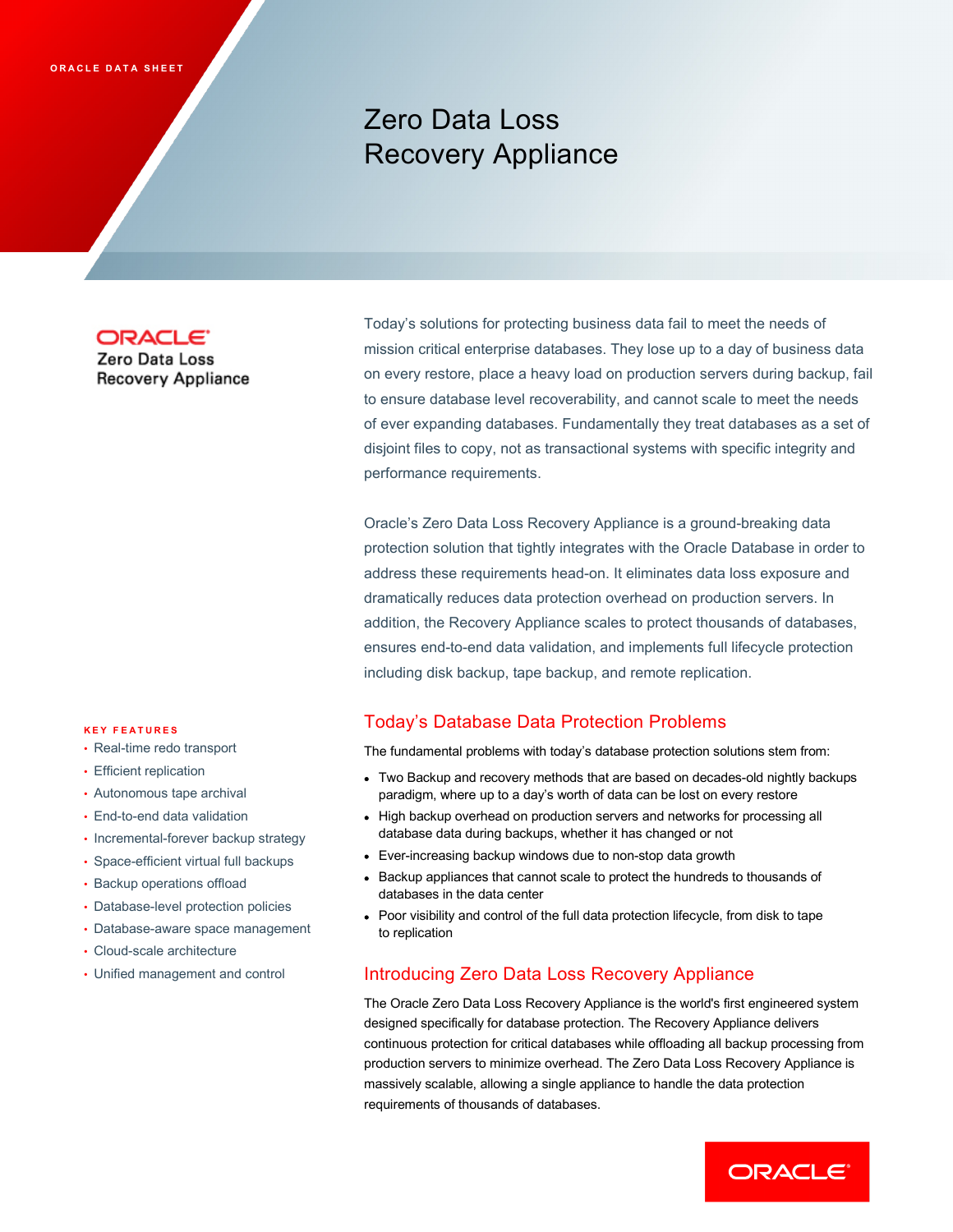#### **KEY BENEFITS**

- Eliminate Data Loss
- Minimal Impact Backups
- Database Level Recoverability
- Cloud-scale Data Protection

The principal design goal of the Recovery Appliance is to eliminate the loss of critical database data that is still possible using existing data protection solutions.

#### **KEB HANA CARD**

*"We replaced Data Domain with Oracle's Zero Data Loss Recovery Appliance to enable real-time incremental backup and restore more than US\$850 million in monthly credit card transactions without data loss. We have also reduced average backup size by 30x and increased backup capacity by 65%."*

**ILJOON LEE, SENIOR MANAGER** IT TEAM, KEB HANA CARD CO., LTD.



Figure 1. Zero Data Loss Recovery Appliance: Architecture Overview

Oracle's Zero Data Loss Recovery Appliance tightly integrates with new Recovery Appliance specific capabilities in the Oracle Database and the Recovery Manager (RMAN) backup tool to provide data protection capabilities and performance that are not possible with any other data protection solution.

# Eliminate Data Loss

The principal design goal for the Recovery Appliance is to eliminate the loss of critical database data that is still possible using existing data protection solutions.

# **Real-time Redo Transport**

Redo logging is the fundamental means of implementing transactional changes within the Oracle database. All Oracle Database 11g Release 2 or later databases can continuously send redo directly from in-memory log buffers to the Recovery Appliance. This provides unique real-time data protection that allows databases to be protected until the last sub-second. Since redo is sent from database shared memory, the overhead on the production systems is extremely low.

Real-Time Redo Transport was first implemented for Oracle's Data Guard technology and has been deployed in thousands of mission-critical databases around the world. The Recovery Appliance extends this technology beyond the top tier of databases in a simple and cost-effective manner. The Recovery Appliance provides similar levels of data protection as in Data Guard today, for databases that do not necessarily require Data Guard's fast failover and query offload capabilities.

#### **Efficient Replication**

Backups on a local Recovery Appliance can be easily and quickly replicated to a remote Recovery Appliance for protection against disasters such as site outages or regional disasters. The replication topology can be tailored to match the data center's requirements. For example, replication can be set up in a simple one-way topology, or two Recovery Appliances can be set up to replicate to each other, or several satellite Recovery Appliances can be set up to replicate to a central Recovery Appliance. In all topologies, only changed blocks are replicated to minimize WAN network usage. If the local Recovery Appliance is not available, restore operations can run directly from the remote Recovery Appliance without staging the data locally.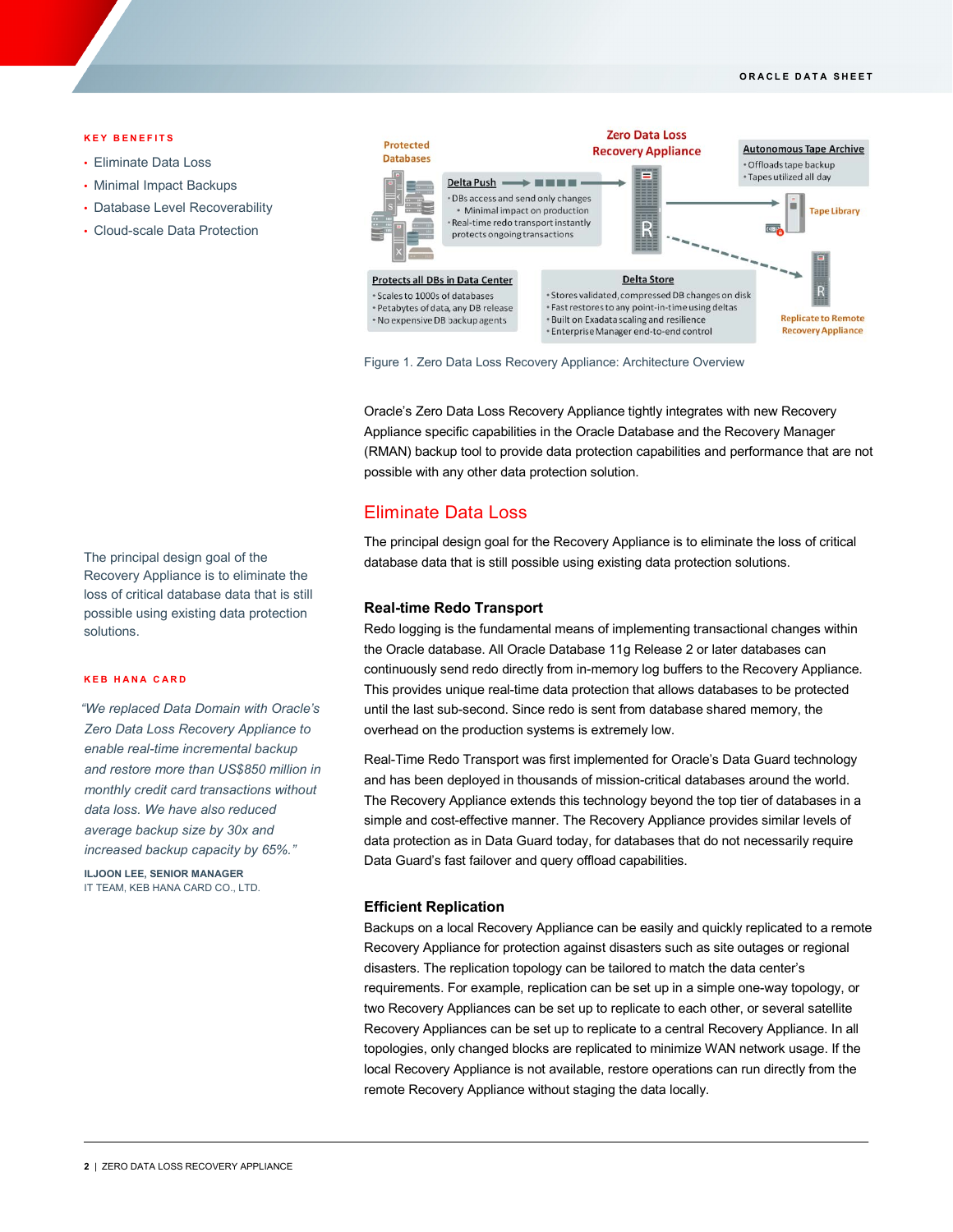#### **Autonomous Tape Archival**

Tape offers a very low cost solution for long-term data retention and archival. It also provides low-cost unalterable protection from intentional attacks by hackers or employees, production software/hardware malfunctions, and accidental data deletion. However, the requirement for periodic full backups to tape imposes high overhead on production systems.

The Recovery Appliance automates and offloads full and incremental backups to tape, completely eliminating the impact of tape backup on production database systems. 16Gb Fibre Channel Adapters can be optionally added to the Recovery Appliance to send data directly from the Recovery Appliance to tape libraries, using the included and highly integrated Oracle Secure Backup media management software.

Tape archival offload is a significant Recovery Appliance differentiator compared to today's backup solutions. It allows businesses to continue to use their existing tape libraries while eliminating tape backup overhead on production systems. Expensive media manager database backup agents are no longer needed on production servers. Because all tape activity is offloaded to the Recovery Appliance, tape drives can now run all day without slowing production systems, which enables better utilization of tape drives and lower costs.

All tape hardware products supported by Oracle Secure Backup, including Oracle's StorageTek Tape, are supported by the Recovery Appliance. Alternatively, other vendors' tape backup agents may be deployed on the Recovery Appliance for integration with existing tape backup software, media servers, and processes.

#### **Recovery Reassurance: End-to-End Data Validation**

The Recovery Appliance understands internal Oracle database block formats, which enables deep levels of data validation. All backup data and redo blocks are automatically validated as they are received by the Recovery Appliance, as they are copied to tape, and as they are replicated. In addition, backup blocks are also periodically validated on disk. This ensures that recovery operations will always restore valid data – another unique differentiator that is only possible because of the Recovery Appliance's deep database integration. If a corruption is discovered during validation, the Recovery Appliance's underlying storage software automatically reads the good block from a mirrored copy and immediately repairs the corrupted block.

In addition, the Recovery Appliance storage software performs periodic inspections of the underlying hard disks. If bad sectors are detected, they are immediately repaired from a mirrored copy.

# Minimal Impact Backups

Despite the requirement for 24x7 operations, many businesses still need to reserve multi-hour backup windows during which production jobs are minimized. Backup windows provide no immediate business benefit, but instead compete with business critical reporting and batch workloads for off-hours processing time. In an increasingly

The Recovery Appliance allows businesses to protect their tape investments and continue with their current tape-based data retention strategy.

All backup data and redo blocks are automatically validated at each stage.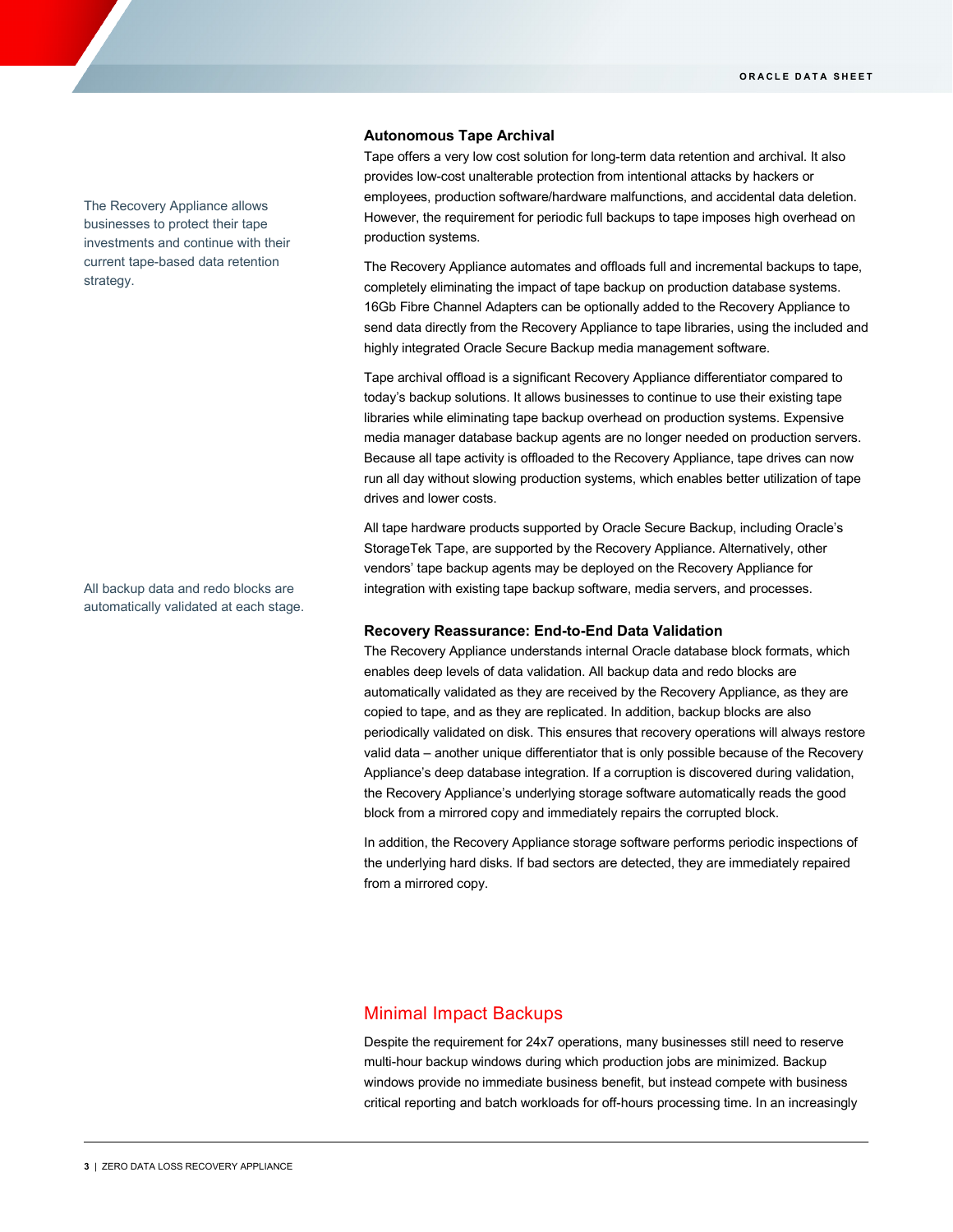global economy, backup windows continue to shrink, while data volumes grow.

# **Impact of Current Disk-Based Data Protection Solutions**

Current disk-based data protection solutions impose large loads on production systems. This impact continuously increases as databases grow. Some key challenges are:

- Most deduplication appliances require periodic full backups. Full backups read the entire database which induces heavy impact on production storage, servers, and networks.
- When source-side deduplication is used to reduce network requirements, this has the adverse effect of imposing high CPU and memory loads on production servers.
- During the recovery phase, incremental backups must be applied to the restored data files before the database can be opened. This process can significantly prolong recovery time, as the incrementals can span multiple days of changes, and because the apply operation usually runs across the network.

# **Incremental-Forever Backup Architecture**

The second design goal for the Recovery Appliance is to reduce backup-related processing on production database systems to the absolute minimum – transmitting only the changed data. With unnecessary backup processing eliminated, production systems can now focus on their primary goal - serving business critical workloads.

The Recovery Appliance implements an incremental-forever backup architecture to minimize impact on production systems. This architecture is based on two innovative technologies: Delta Push and Delta Store.

- Most deduplication appliances require periodic full backups. Full backups read the entire database which induces heavy impact on production storage, servers, and networks.
- When source-side deduplication is used to reduce network requirements, this has the adverse effect of imposing high CPU and memory loads on production servers.
- During the recovery phase, incremental backups must be applied to the restored data files before the database can be opened. This process can significantly prolong recovery time, as the incrementals can span multiple days of changes, and because the apply operation usually runs across the network.



Figure 2. Zero Data Loss Recovery Appliance: Delta Push & Delta Store

## **Delta Push**

With Delta Push, protected databases only send incremental backups containing unique changes to the Recovery Appliance. There is no need for recurring full backups. Delta Push is also known as "incremental forever" because, after a one-time full backup, only

With the Recovery Appliance, production servers do what they are meant to do - serve production workload and not get bogged down with backup and recovery tasks.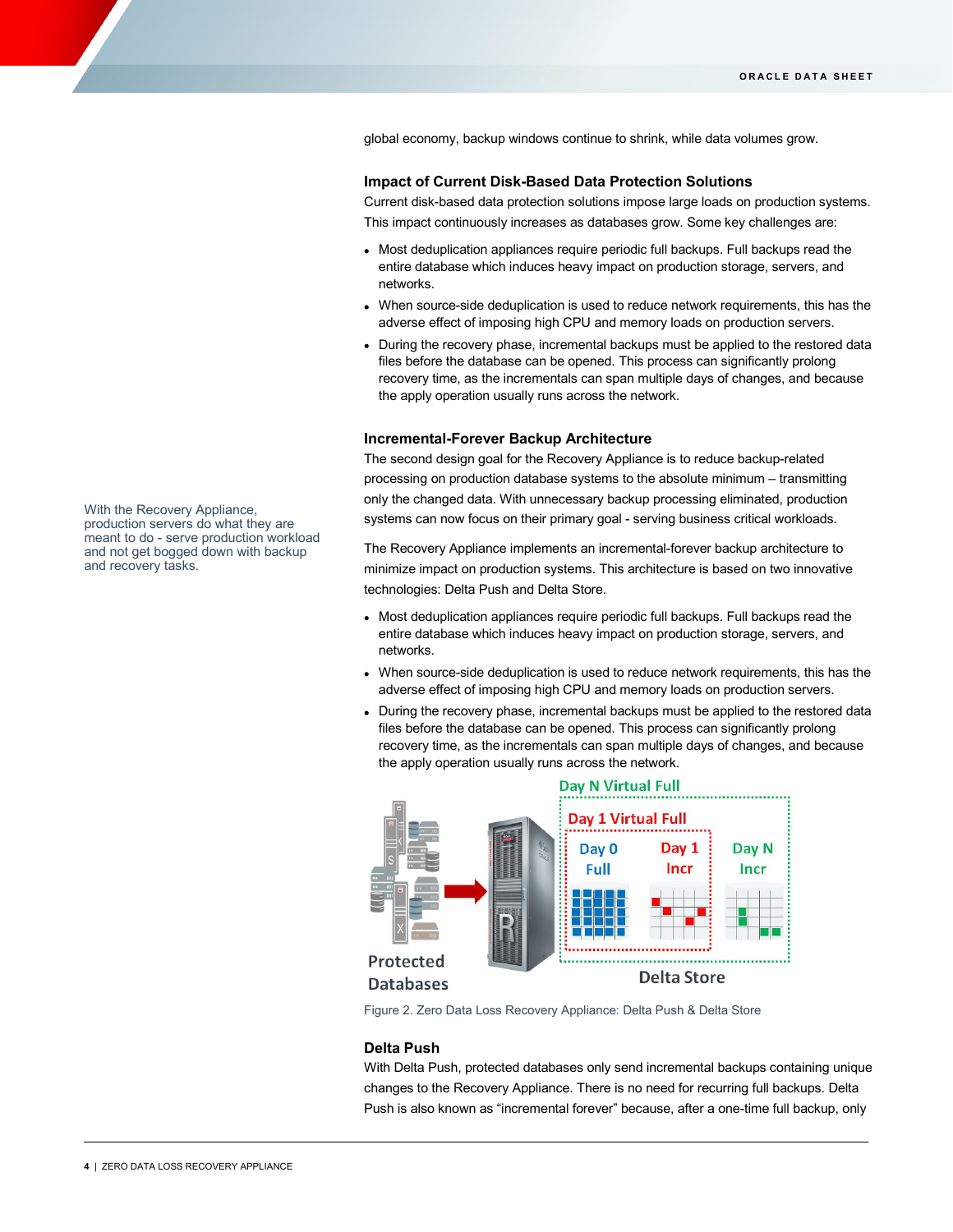incremental backups are run on production systems. Effectively, Delta Push is a highly optimized form of source-side deduplication. Changed blocks on production databases are very efficiently identified using RMAN block change tracking which eliminates the need to read unchanged data.

Special integration between protected databases and the Recovery Appliance eliminates committed undo, unused, and dropped tablespace blocks from the backup stream, significantly reducing overhead and space consumption.

Because Delta Push sends only changed data and not full backups, network traffic is greatly reduced compared to other solutions. This enables low-cost 10 Gig Ethernet to be used for backups. Expensive dedicated Fibre Channel or Fibre Channel over Ethernet backup networks are not needed. Also, minimizing network traffic allows the Recovery Appliance to be located further away from the protected databases, and even in some cases, across a WAN in a remote data center.

# **Delta Store**

Delta Store represents the "brains" of the Recovery Appliance software engine. Delta Store validates the incoming changed data blocks, and then compresses, indexes and stores them. These changed blocks are the foundation of **Virtual Full Database Backups**, which are space-efficient pointer-based representations of physical full backups as of the point-in-time of an incremental backup. Virtual full backups can improve storage efficiency by 10 times or more depending on the data set and change rate of the protected database. The space efficiency of the Delta Store architecture enables a large number of Virtual Full Backups to be kept online, greatly extending the disk based recovery window.

When a restore operation is required, Delta Store efficiently recreates a physical full backup based on the closest incremental backup time. The restore operation is supported by the massive scalability and performance of the underlying hardware architecture of the Recovery Appliance. Restoring from a Recovery Appliance eliminates the slow traditional process of restoring a full backup and then sequentially restoring and applying all relevant incremental backups.

#### **Most Backup Operations Offloaded**

Practically all backup-related processing is offloaded to the Recovery Appliance. This includes time-consuming compression, backup deletion, validation, and maintenance operations. This frees production system resources, even outside the backup window, which increases the performance of the production systems.

To summarize, with Real-time Redo Transport and Delta Push, protected databases do the minimum possible backup-related work – transmitting only the changed data to the Recovery Appliance. All other backup and recovery related processing, including tape backup, is handled by the Recovery Appliance. This is one of the core architectural innovations of the Recovery Appliance, above and beyond today's backup solutions.

# Cloud-scale Database Protection as a Service

The third design goal for the Recovery Appliance is to provide a cloud-scale database protection service for tens to thousands of databases in a data center. Several Recovery Appliance technologies make this possible.

# **Policy-Based Data Protection Management**

# **ENTERPRISE STRATEGY GROUP**

*"The Recovery Appliance delivers Data Protection as a Service* 

*(DPaaS),accelerates database* 

*performance and enables companies to recover to levels of extreme granularity."*

# **JASON BUFFINGTON, SENIOR ANALYST; MARK PETERS**

PRACTICE DIRECTOR & SENIOR ANALYST; MONYA KEANE, RESEARCH ANALYST, ESG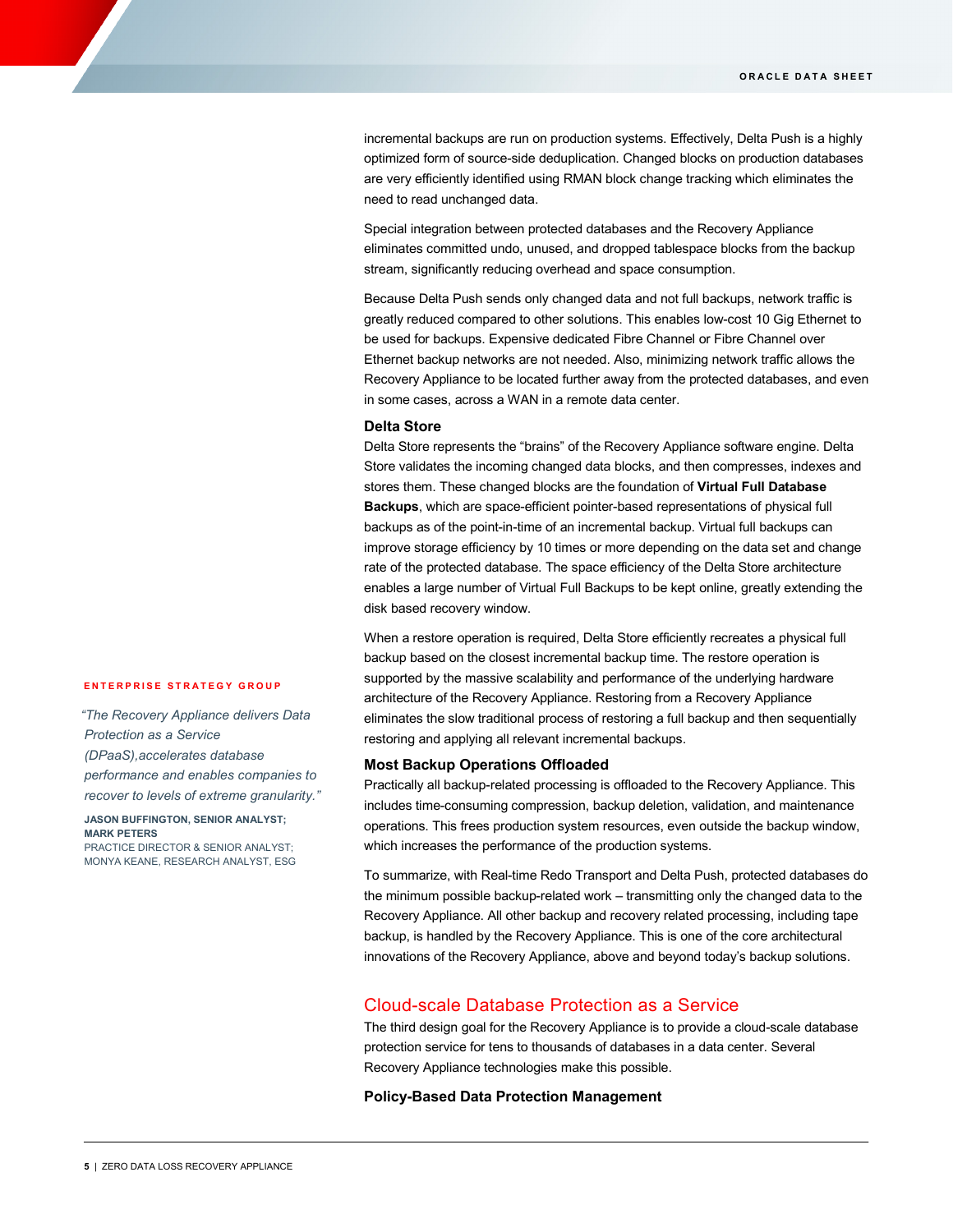The Recovery Appliance introduces the concept of a protection policy, which defines recovery goals that are enforced on a per-database basis on the appliance and on tape. Using protection policies, databases can be easily grouped by recovery service tier. The Recovery Appliance includes predefined "Platinum", "Gold", "Silver", and "Bronze" policies,

which can be customized to support various business service level agreements. For example, database backups under the Gold policy target a 35 day recovery window on a local Recovery Appliance and 90 days on tape, while backups managed under the Silver policy target a 10 day recovery window on a local Recovery Appliance and 30 days on tape. Tiered protection policies are also independently applied on the remote replicated Recovery Appliance.

As additional databases are created, they can be easily added to one of the existing protection policies. For example, a new Finance database can simply be added to the Gold protection policy, and the policy's recovery window goals will automatically apply to this database's backups. With this automated, policy-based framework, organizations can easily implement Database Protection as a Service across the entire enterprise.

# **Database-Aware Space Management**

Using protection policies as the basis, the Recovery Appliance fully manages all backup storage space according to each database's recovery window goals – e.g. the "Finance Database", which is a member of the Gold policy, can be recovered within the past 35 days, while the "Products Database", a member of the Silver policy, can be recovered within the past 10 days. If free space is available in the Delta Store, backups older than the recovery window goal can be retained, effectively extending the recovery window. Upon space pressure, the Recovery Appliance purges backups and automatically reprovisions space between databases to meet the recovery window goals for every protected database. The appliance may also purge backups proactively, in advance of any space pressure, based on historical space usage – again, in order to meet recovery windows goals for all databases. Space is purged in a database intelligent fashion with an understanding of the dependencies between data files, redo logs, and control files.

This recovery window-oriented space management approach eliminates the need to manage space at an opaque storage-volume level as is typical with generic backup appliances. With this innovative approach, data protection is aligned with each application's business criticality, and manual rebalancing of space is eliminated.

# **Massive, Cloud-Scale Architecture**

The Recovery Appliance is based on the Oracle Exadata architecture and therefore inherits its proven scalability, redundancy, and performance. As additional databases within the enterprise are protected by the Recovery Appliance, compute servers and storage servers can be easily added to the appliance, providing a simple, no-downtime, scale-out data protection cloud that seamlessly supports business growth.

# Recovery Appliance Configuration

# **Base Rack and Full Rack Configuration**

The base configuration includes 2 compute servers and 3 storage servers internally

Zero Data Loss Recovery Appliance can massively scale at cloud level.

With the Recovery Appliance, data protection is much better aligned with an application's business criticality, rather than being limited to the physical bits and bytes level.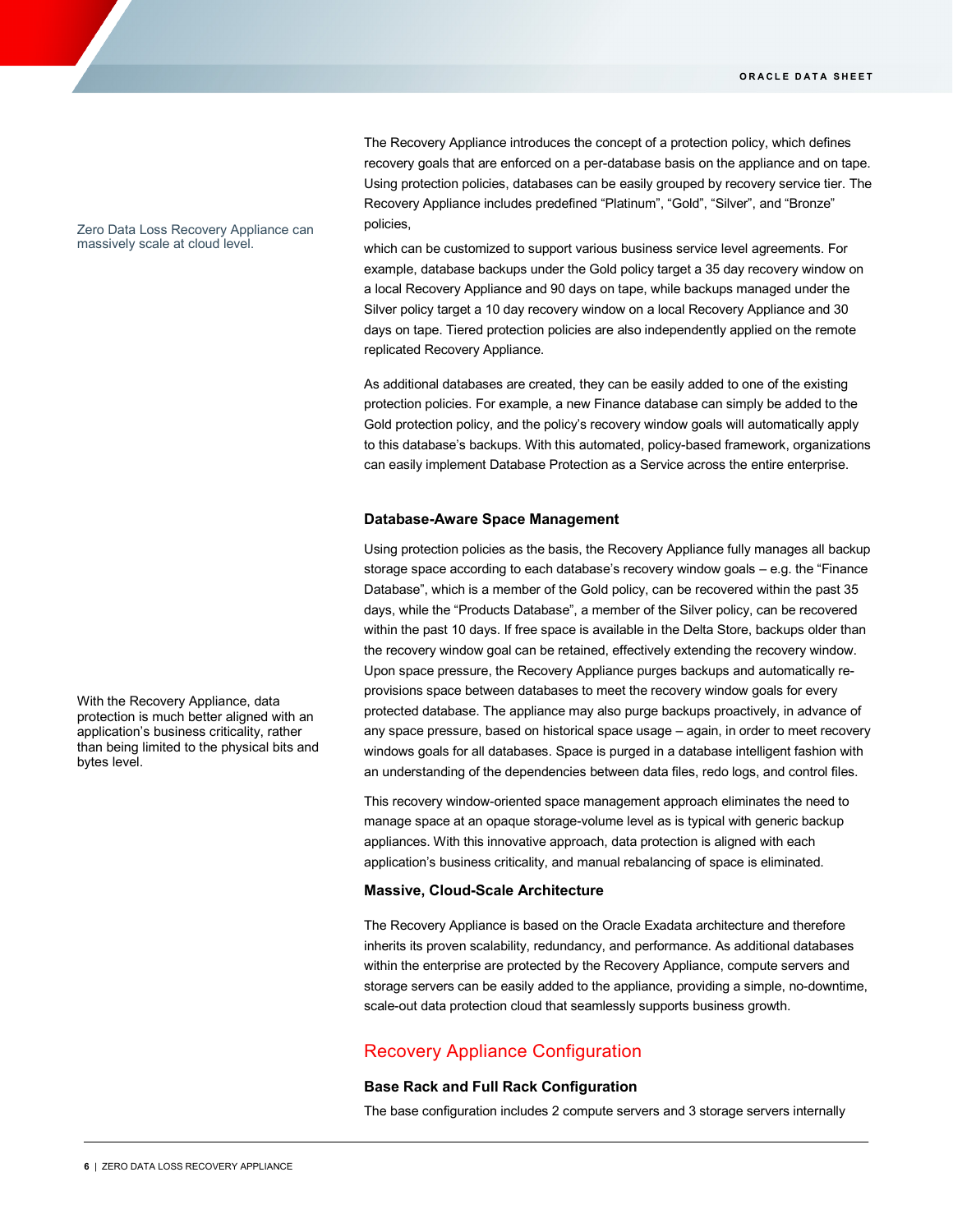connected using high speed InfiniBand. It provides a highly available configuration with 94 TB of usable capacity for incoming backups. The base rack can be upgraded incrementally by adding additional storage servers into the rack, up to a maximum of 18 storage servers in a full rack. Each storage server adds 32 TB of usable capacity. The total usable capacity of a full rack is 580 TB with an effective capacity of up to **5.8 Petabytes of Virtual Full Backups.**

A Recovery Appliance can protect databases whose total size is approximately the same as the available capacity of the appliance for a typical recovery window of 10 days. For example a single full rack configuration with 2 compute servers and 18 storage servers that has a 580 TB usable capacity can protect approximately 580 TB of source database for a 10 day recovery window, storing ten 580 TB virtual full backups plus all the redo data generated for that 10 day period. Accurate sizing of the Recovery Appliance depends on several factors related to protected databases including the initial database size and growth rate, storage consumed by temp and undo, free space, database change rate, redo generation rate, desired recovery window, and compressibility of the database.

#### **Fully Scale-out Architecture**

If additional capacity is required, a second base rack can be connected via high-speed InfiniBand to the first rack. The second rack includes its own pair of compute servers which add connectivity and processing power to the configuration. As with the first rack, storage capacity can be easily expanded by incrementally adding storage servers. Up to 18 fully configured racks can be connected together into a single appliance, providing more than 10 PB of usable capacity, i.e. more than 100 Petabytes of Virtual Full Backups.

The power and flexibility of the Recovery Appliance scale-out architecture is revealed when there is a need to support additional databases, or when business data grows. Storage, compute, and network capacity is incrementally added in a balanced fashion that maintains high performance. This architecture is far superior to traditional backup appliances which are usually limited to two controllers and therefore cannot scale storage, networking, and compute in a balanced, bottleneck-free fashion.

# **Performance Characteristics**

The combination of extremely high throughput compute, network and storage together with the unique database integration of the Recovery Appliance enables performance levels that easily support the data protection needs of an entire data center.

A single full rack Recovery Appliance with 2 Compute Servers and 18 Storage Servers is able to support Virtual Full Backups running at an effective rate of up to 120 TB/hour. This rate far exceeds that of other products on the market and is only possible because the Recovery Appliance only needs to read, send, and process changed data and therefore performs much less work than other products.

Zero Data Loss Recovery Appliance allows capacity and throughput expansion with fully scale-out storage and compute servers.

Recovery Appliance supports up to 5.8 Petabytes of Virtual Full Backups in a single Full Rack, and over 100 Petabytes of Virtual Full Backups in a maximum configuration of 18 Full Racks.

A single Recovery Appliance Full Rack supports Virtual Full Backups running at an effective rate of up to 120 TB/hour, while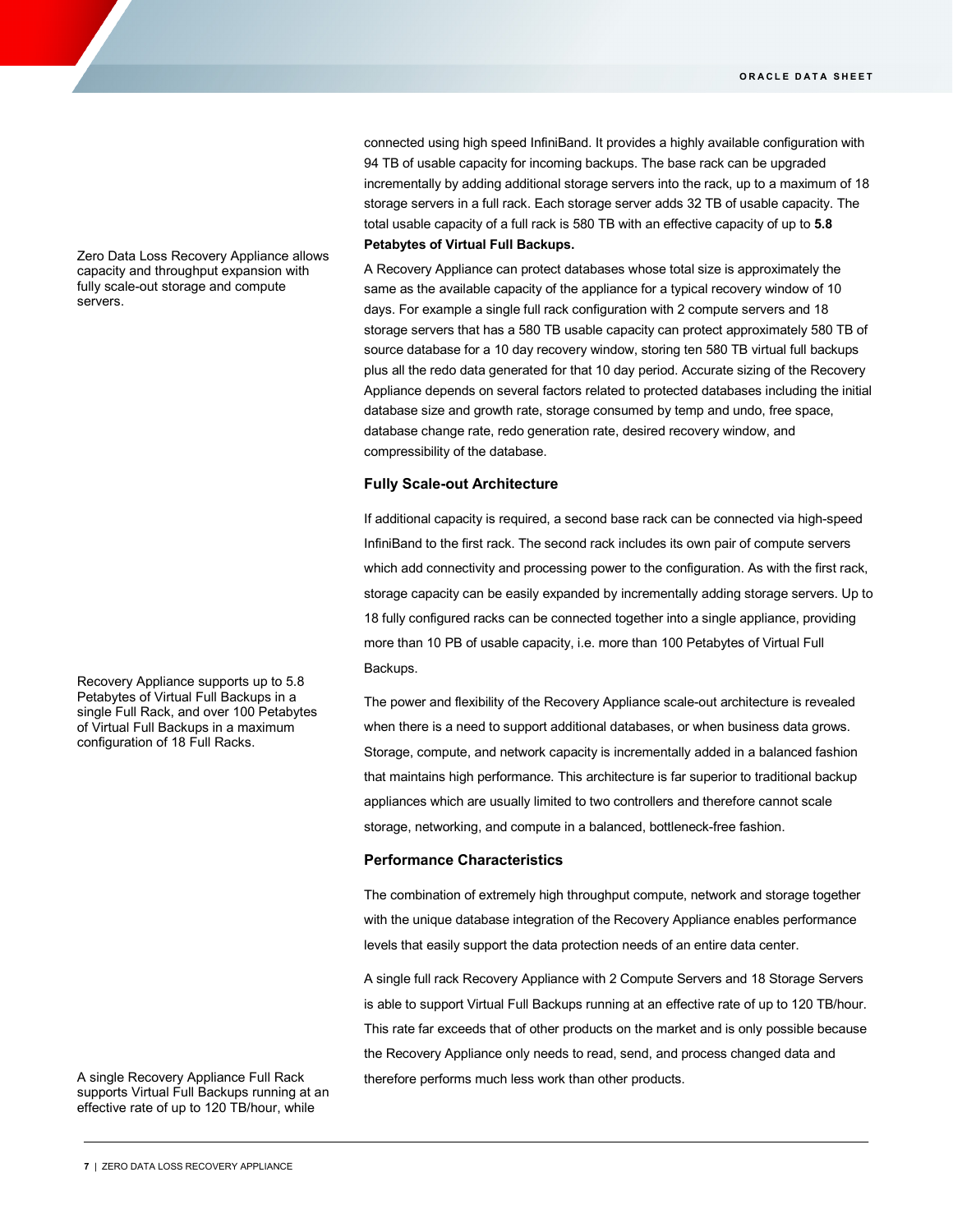#### an 18-Full Rack configuration supports 2 Petabytes/hour.

A single rack Recovery Appliance can achieve a sustained Delta Ingest rate of up to 12 TB/hour. In other words it can receive 12 TB/hour of change data, and convert it into 120TB/hour of virtual backups. It is able to support a restore rate of up to 12 TB/hour.

As racks are added to the configuration, both performance and capacity increase linearly. An 18-rack Recovery Appliance achieves Virtual Full Backup rates of up to 2 Petabytes/hour, and 216 TB/hour of Delta Ingest and Restore.

With the latest Recovery Appliance software release, CPU usage during backup and restore operations has been significantly reduced, improving backup and restore throughput for base to half rack configurations.

Actual performance metrics will vary depending on the configuration chosen, specifics of the user data, source system throughput, and network connectivity.

# **Software Configuration**

All software needed to run the Recovery Appliance is included in a single software license:

- Backup, recovery, and replication
- Embedded Oracle database for metadata and RMAN recovery catalog
- RMAN backup module for Recovery Appliance
- Storage software
- Oracle Secure Backup software
- Oracle Enterprise Manager monitoring and management

As is usual with Oracle licenses, Recovery Appliance licenses are fully transferrable to new appliances. Because the license metric is the storage disk drive and not terabytes of storage, newer appliances with much larger disk drives and faster processors will be able to use existing licenses.

# End-to-End Management of Data Protection

Data protection administration tasks are typically scattered across multiple fragmented management islands that correspond to IT roles – e.g. database administrators, backup administrators and storage administrators. Therefore, it is often nearly impossible for a DBA to determine whether a backup initiated using RMAN has reached its destination (e.g. tape) without any problems in the intermediate layers.

The Recovery Appliance solves this problem with fully automated, unified data protection management.

# **Unified Management Through Enterprise Manager Cloud Control**

The Recovery Appliance provides a complete, end-to-end view into the data protection lifecycle using Oracle Enterprise Manager Cloud Control – from the time the backup is initiated using RMAN, to the time it is stored on disk, tape, and/or replicated to another Recovery Appliance in a remote data center. All backup locations are tracked by the Recovery Appliance catalog, so that any RMAN restore and recovery operation can retrieve the most appropriate backups, wherever they reside. Only the Recovery Appliance can provide this level of end-to-end visibility into the data protection lifecycle.

#### **IDC**

*"Enterprises need to protect vital data for their critical business applications in real time without the downtime or data loss often experienced when using traditional approaches. The Zero Data Loss Recovery Appliance meets this demand with a simple, yet powerful solution that*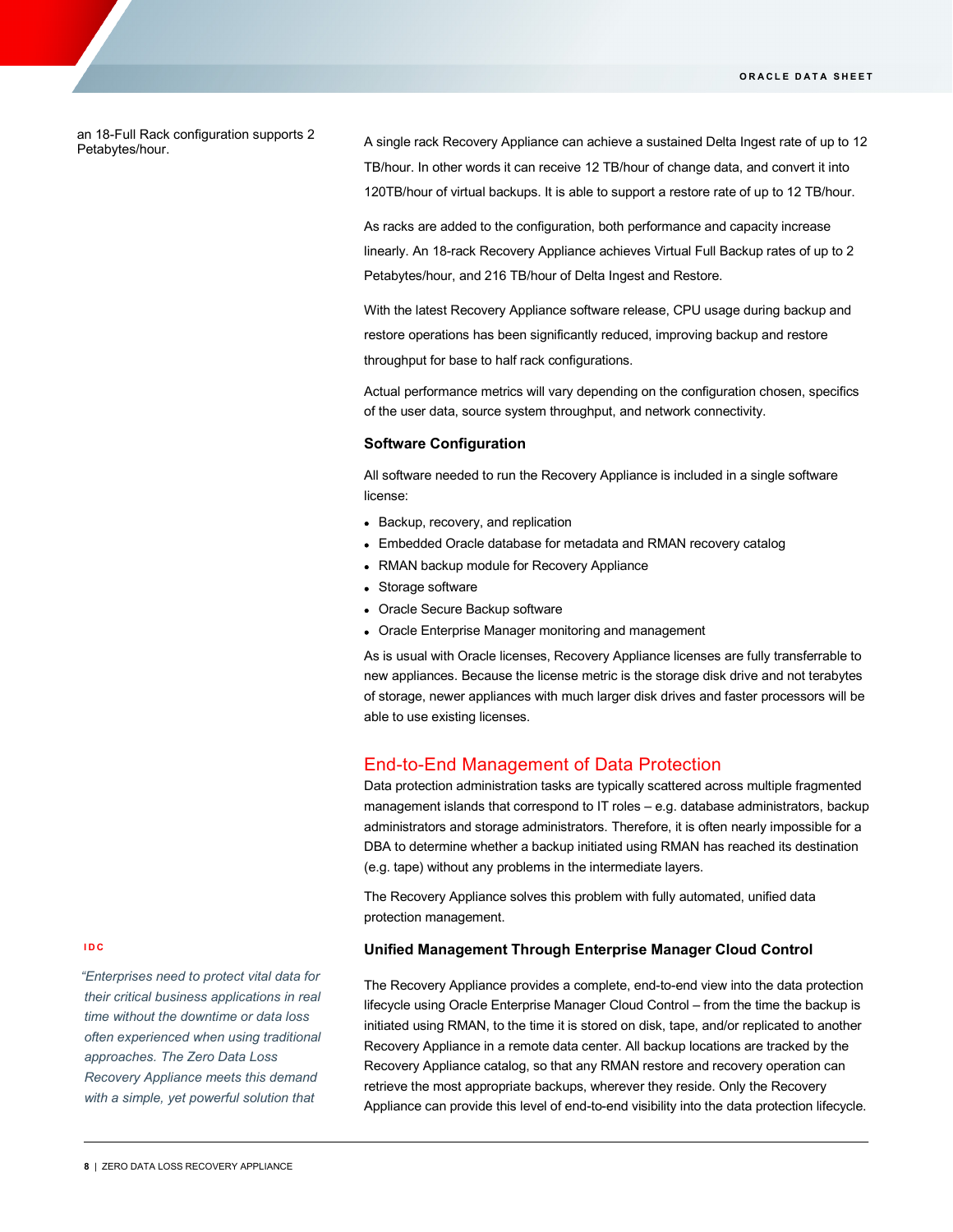*easily scales to protect databases enterprise-wide and meet ever-stringent recovery point objectives."*

**LAURA DUBOIS** PROGRAM VICE PRESIDENT, STORAGE PRACTICE, IDC

#### **RELATED PRODUCTS**

- Oracle Database 10g, 11g, 12c
- Oracle Secure Backup
- Enterprise Manager

#### **RELATED SERVICES**

The following services support the Zero Data Loss Recovery Appliance:

- Advanced Customer Services
- Oracle Premier Support for Systems
- Consulting Services



Figure 3. Recovery Appliance: End-to-End Data Protection Management

The Recovery Appliance delivers advanced storage monitoring and reporting to effectively manage current and future throughput, in addition to capacity requirements based on data

growth. The amount of space needed for each database under Recovery Appliance management is predictively calculated based on its historical backup space usage and recovery window goal. Space needed is prominently displayed for each database in Enterprise Manager and the appliance aggregates total space needed for all databases as a percentage of total storage available, thereby taking the guesswork out of accommodating data growth. Want to know when capacity will be exceeded based on current data growth? Look no further than the Recovery Appliance Capacity Reports which provide summary and detailed information on storage utilization, average and maximum throughput for 7, 31, and 365 days plus detailed information on CPU, Memory and IOPS. In addition, warnings can be generated if space needed is within 15% (or other user configurable threshold) of total available space.

The simplicity of unified management for Oracle database data protection is demonstrated through the streamlined manner in which databases are added to Recovery Appliance protection management:

- To add a new database, the Recovery Appliance Administrator uses the Enterprise Manager "Add Protected Database" wizard to associate the database with an appropriate protection policy and establish the database's credentials.
- The Database Administrator then uses the database's Enterprise Manager Backup Settings page to select the Recovery Appliance as the backup destination, and optionally enables Real-time Redo Transport for continuous data protection.

# Summary: Redefining Oracle Database Protection

Existing data protection solutions fail to meet the demands of critical databases because they treat databases as simply generic files to copy rather than as transactional systems with specific data integrity, performance and availability requirements. With today's solutions, business data is lost, end users are impacted, and deployment and management are complex and fragmented.

Oracle's Zero Data Loss Recovery Appliance tightly integrates advanced data protection technologies with Oracle Database to address these challenges head-on. The Recovery Appliance redefines the database protection landscape with an innovative, never-before-seen approach that: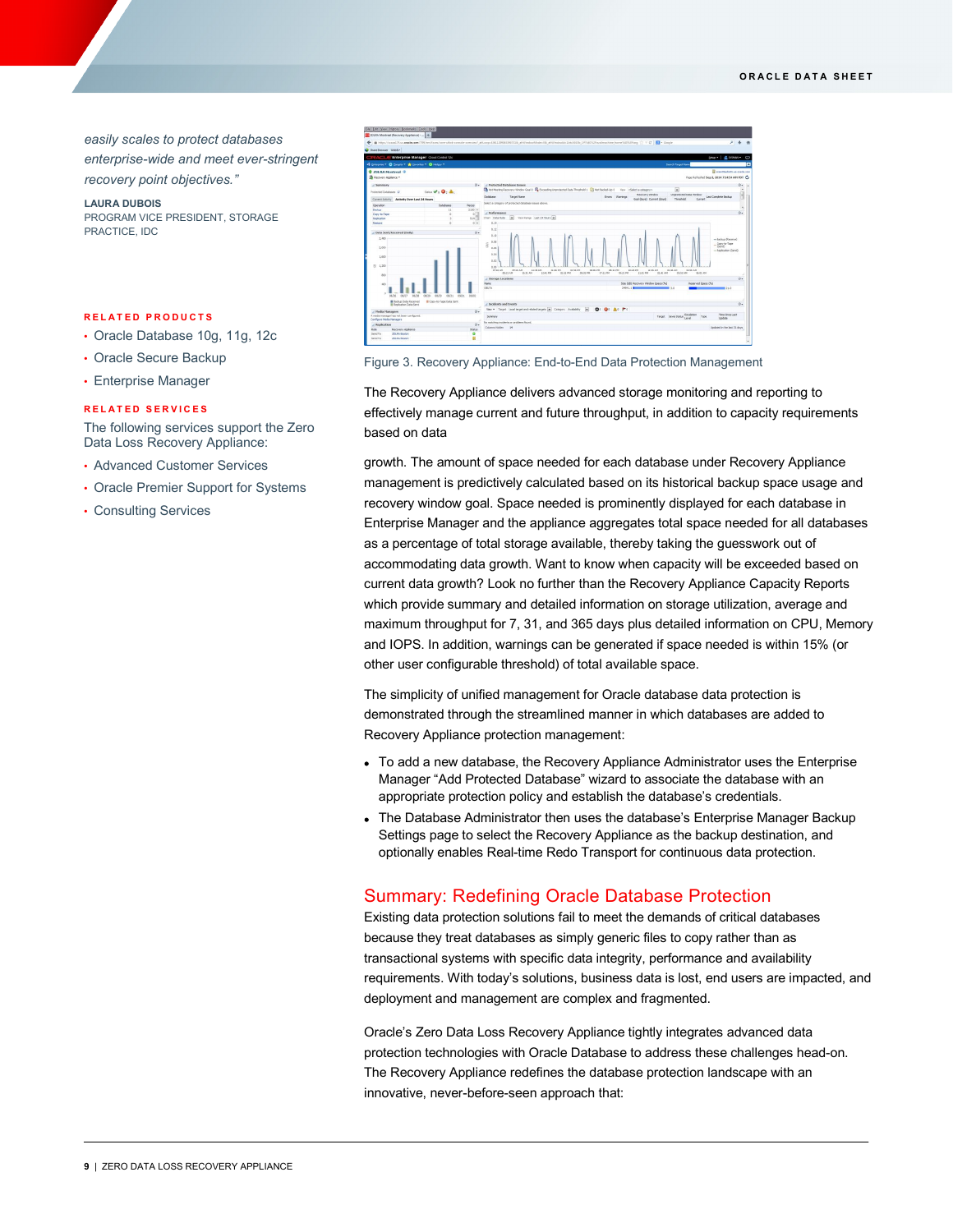- **Eliminates Data Loss:** Unique database integration enables continuous transport of redo data to the appliance, providing real-time protection for the most recent transactions so that databases can be restored without data loss**.**
- **Protects Data from Disasters:** The Recovery Appliance can replicate data in realtime to a remote Recovery Appliance and regularly archive backups to tape, in order to protect business data from site outages. Database blocks are continuously validated to eliminate data corruption at any stage of transmission or processing.
- **Eliminates Production Impact:** Backup algorithms integrated into Oracle Database send only changed data to the appliance minimizing production database impact, I/O traffic, and network load. All expensive backup processing is offloaded to the appliance. Unproductive backup windows no longer hamper business continuity.
- **Offloads Tape Archival:** The Recovery Appliance can directly archive backups to low-cost tape storage, offloading production database servers. Archival operations can run both day and night to improve tape drive utilization.
- **Enables Restore to Any Point-in-Time:** The database change data stored on the appliance can be used to efficiently create Virtual Full Database copies at any desired point in time.
- **Delivers Cloud-Scale Protection:** A single Recovery Appliance can serve the data protection requirements of thousands of databases in a data center or region. Capacity expands seamlessly to Petabytes of storage, with no downtime. Organizations can now implement Database Protection as a Service using a policybased approach, which provides administrators with end-to-end visibility into the state of enterprise database protection at any time.

#### **RECOVERY APPLIANCE X6 HARDWARE SPECIFICATION**

#### **Base Rack**

- 2 x Compute Servers, each with the following connectivity for use by protected databases, replication, • 3 x 1/10 Gb Ethernet Ports (copper)
- Sun Dual 10 Gb Ethernet SFP+ PCIe 2.0 Low Profile Adapter incorporating Intel 82599 10 Gb Ether Transceivers. ROHS-5.
	- » 2 x 10 Gb Ethernet Ports (optical)
- Sun Storage Dual 16 Gb Fibre Channel PCIe Universal HBA, QLogic for tape connectivity (optional) » 2 x 16 GB Fibre Channel Ports
- Each compute server additionally contains:
- 2 x 22-core Xeon E5-2699 v4 processors
- 256 GB Memory
- 2 x QDR (40 Gb/s) InfiniBand Ports
- Oracle Integrated Lights Out Manager (ILOM)
- 2 x Redundant Hot-Swappable Power Supplies
- Redundant Hot-Swappable Fans
- Disk Controller HBA with 1 GB Supercap-backed Write Cache
- 3 x Storage Servers each with:
- 12 x 8 TB (raw) 7,200 RPM High Capacity disks
- Each storage server additionally contains:
- *2* x 10-core Xeon E5-2630 v4 processors
- 128 GB Memory
- Between 2x and 4x PCI flash cards
- Oracle Integrated Lights Out Manager (ILOM)
- 2 x Redundant Hot-Swappable Power Supplies
- 2 x QDR (40Gb/s) InfiniBand Ports
- Redundant Hot-Swappable Fans
- Disk Controller HBA with 1 GB Supercap-backed Write Cache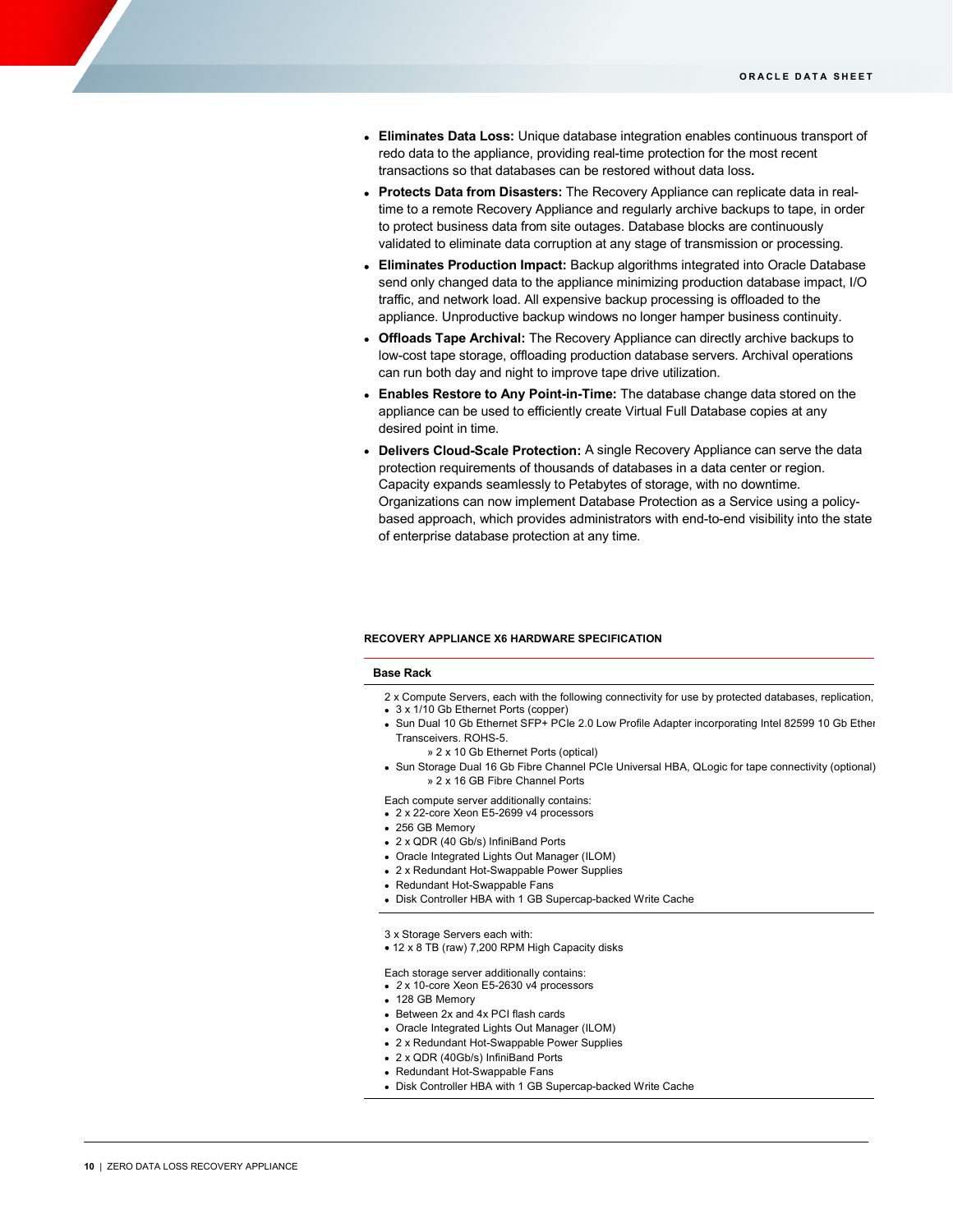# 2 x 36 port QDR (40 Gb/sec) InfiniBand Switches

• Each InfiniBand switch has 6 ports available for external connectivity

#### Management Connectivity

• Ethernet *switch for administrative connectivity to servers*

» 2 x 1 GbE copper uplink ports available for connectivity to data center management network

#### Included Spare Parts Kit Contains:

• 1 x 8 TB High Capacity disk

• 1 x PCI flash card

Incrementally add storage servers to a Base Rack to increase capacity • Maximum of 18 Storage Servers in a single X6 Full Rack

# **RECOVERY APPLIANCE X6 ENVIRONMENTAL SPECIFICATION**

| Component                          | <b>Base Rack</b>             | <b>Full Rack</b>             |
|------------------------------------|------------------------------|------------------------------|
| Height                             |                              | 78.66" - 1998 mm             |
| Width                              |                              | $23.62" - 600$ mm            |
| Depth                              |                              | $47.24" - 1200$ mm           |
| Weight                             | 840.5 lbs (381.2 kgs)        | 1930.5 lbs (875.7 kgs)       |
| Maximum power                      | $\bullet$ 4.0 kW (4.1 kVA)   | 12.8 kW (13.1 kVA)           |
| usage Typical power<br>usage $1$   | $\bullet$ 2.8 kW (2.9 kVA)   | $9.0$ kW (9.2 kVA)           |
| Cooling at maximum                 | 13,679 BTU/hr (14,432 kJ/hr) | 43,774 BTU/hr (46,182 kJ/hr) |
| usage                              | 9,575 BTU/hr (10,102 kJ/hr)  | 30,642 BTU/hr (32,327 kJ/hr) |
| Cooling at typical<br>usage        |                              |                              |
| Airflow at maximum                 | 633CFM                       | $\bullet$ 2027 CFM           |
| usage $^2$                         | 443CFM                       | • 1419 CFM                   |
| Airflow at typical<br>usage $2$    |                              |                              |
| <b>Acoustic Noise</b><br>Operating | $\bullet$ 8.3B               | .8.5B                        |
|                                    |                              |                              |

*Temperature Operating: 5º C to 32º C (41º F to 89.6º F)*

*Humidity Operating: 10% to 90% relative humidity, non-condensing*

*Altitude Operating: Up to 3,048m, max. ambient temperature is de-rated by 1º C per 300m above 900m*

*1 Typical power usage varies by application load. <sup>2</sup> Airflow must be front-to-back.*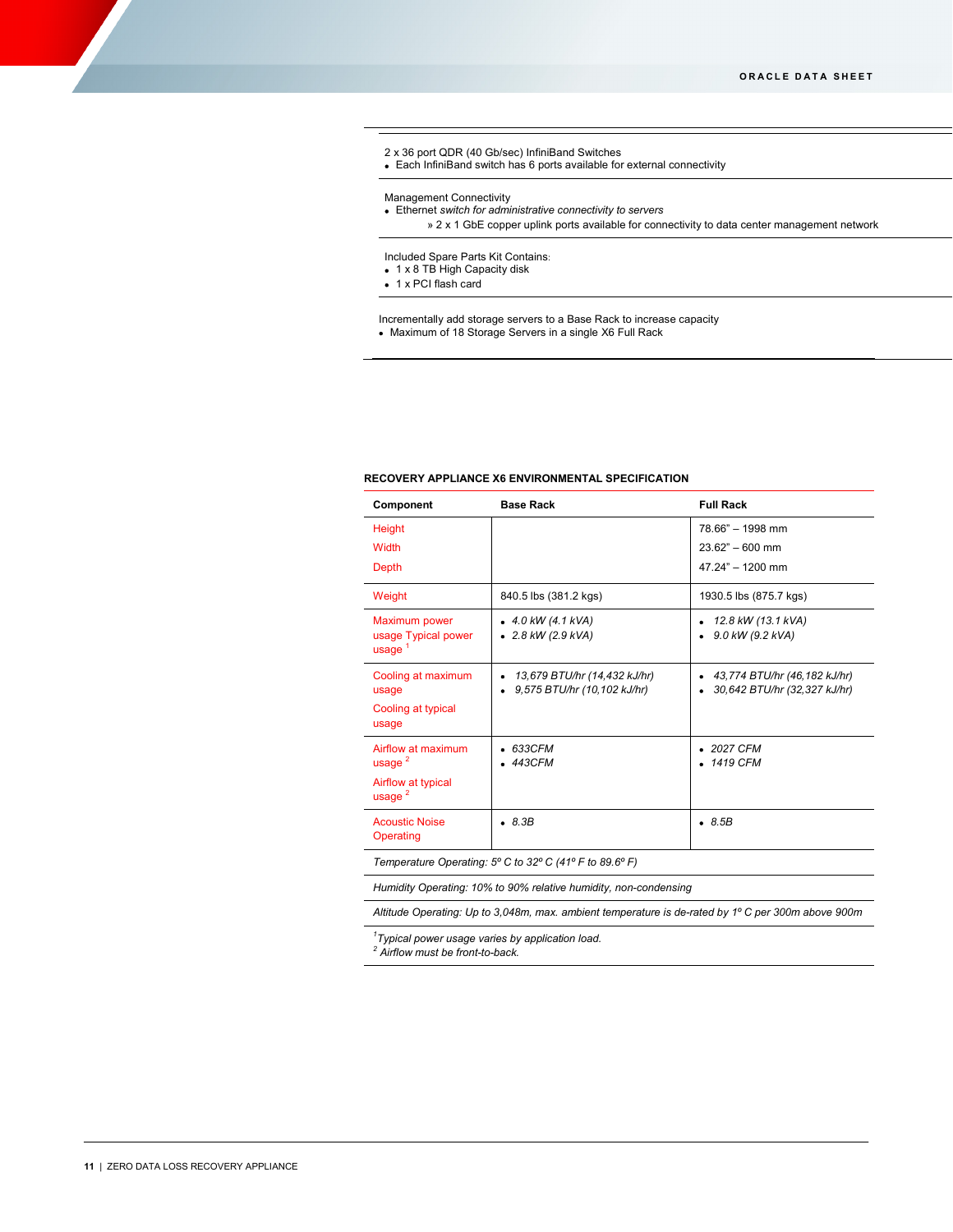| Component                                                                      | Specification                                                                         |
|--------------------------------------------------------------------------------|---------------------------------------------------------------------------------------|
| <b>Dimensions</b>                                                              | Height: 3.5 in. (87.6 mm)<br>Width: 17.5 in. (445.0 mm)<br>Depth: 29.0 in. (737.0 mm) |
| Weight                                                                         | $\bullet$ 73 lbs. (33.1 kgs)                                                          |
| Power at maximum usage<br>Power at typical usage <sup>2</sup>                  | 0.588 kW (0.600 kVA)<br>0.412 kW (0.420 kVA)                                          |
| Cooling at maximum usage<br>Cooling at typical usage                           | 2,006 BTU/hour / (2,117 kJ/hour)<br>1,404 BTU/hour / (1,482 kJ/hour)                  |
| Airflow at maximum usage <sup>2</sup><br>Airflow at typical usage <sup>2</sup> | 93 CFM<br>65 CFM                                                                      |
| <b>Acoustic Noise Operating</b>                                                | $\bullet$ 7.8B                                                                        |

#### **RECOVERY APPLIANCE X6 STORAGE SERVER ENVIRONMENTAL SPECIFICATION<sup>1</sup>**

*Temperature Operating: 5º C to 32º C (41º F to 89.6º F)*

*Humidity Operating: 10% to 90% relative humidity, non-condensing*

*Altitude Operating: Up to 3,048 m, max. ambient temperature is de-rated by 1º C per 300 m above 900 m*

*<sup>1</sup> The storage server environmental specifications are for a single server, standalone environment. Once the storage server is added to a Recovery Appliance X6 rack, the rack environmental* 

*specifications will take precedence. <sup>2</sup> Typical power usage varies by application load.*

*<sup>3</sup> Airflow must be front-to-back.*

#### **RECOVERY APPLIANCE X6 REGULATIONS & CERTIFICATIONS<sup>1</sup>**

 $\mathsf{Regulations}^1$ :

- Safety: UL/CSA 60950-1, EN 60950-1, IEC 60950-1 CB Scheme with all country differences
- RFI/EMI: EN55022, EN61000-3-11, EN61000-3-12

:

- Immunity: EN 55024
- Emissions and Immunity: EN300 386

Certifications<sup>1</sup>:

• North America (NRTL), European Union (EU), International CB Scheme, BSMI (Taiwan), C-Tick (Australia), CCC (PRC), MSIP (Korea), CU EAC (Customs Union), VCCI (Japan)

European Union Directives<sup>1</sup>

• 2006/95/EC Low Voltage Directive, 2004/108/EC EMC Directive, 2011/65/EU RoHS Directive, 2012/19/EU WEEE Directive

*<sup>1</sup> All standards and certifications referenced are to the latest official version at the time the data sheet was written. Other country regulations/certifications may apply. In some cases, as applicable, regulatory and certification compliance were obtained at the component level.*